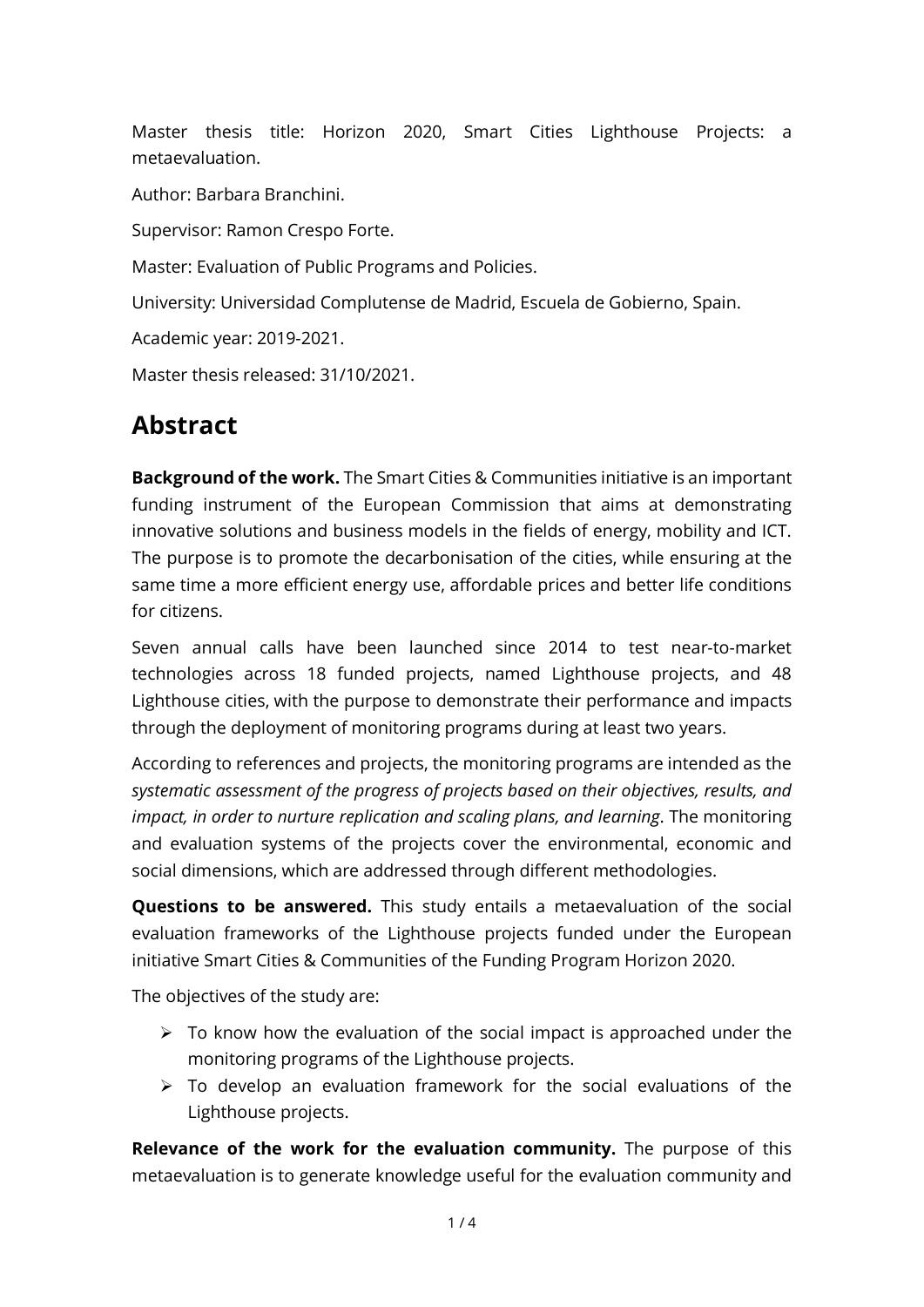usable by the Lighthouse projects evaluators and similar programs, with a special focus on the social perspective, the less used under those initiatives (Angelakoglou et al., 2019). Multiple efforts have been observed within the Smart Cities & Communities towards the standardization and alignment of the monitoring and evaluation practices. Indeed, a Monitoring and Evaluation Task Group was created in 2019, composed by experts leading the monitoring and evaluation activities under the 18 funded Lighthouse projects. I believe that further knowledge of the evaluation tradition, key issues, academic background and current debate will enhance the Smart Cities & Communities perspective, while bridging evaluative practices will eventually benefit the wider evaluation community.

**Data and methods.** According to the evaluative approach I chose, based on Bustelo (2004), this metaevaluation is an evaluation of the evaluative processes, and it is focused on the design process of the evaluation frameworks of the Lighthouse Projects. The design process covers the following six steps, according to Ligero Lasa (2015):

- 1. Assignment, motivation to evaluate
- 2. Definition of the evaluand and context analysis
- 3. Choice of evaluative approaches
- 4. Operationalization
- 5. Measurement system
- 6. Impact evaluation strategy

In order to perform the analysis, I selected a convenience sample of six Lighthouse projects, based on the quantity and quality of available documents, the diversity of the evaluation teams (in terms of countries and types of organization) and the representativeness of the calls for proposal.

To operationalize the metaevaluation, I elaborated a checklist composed by seven dimensions and 55 questions, to fill in with qualitative information and a quantitative score according to the level of accomplishment of the metaevaluation criteria summarized in the evaluative questions. The checklist was elaborated adhoc for the purpose of this metaevaluation, and it is based on:

 *Rayuela. Un ejercicio de comprobación y reflexión para hacer una evaluación consciente* (Ligero Lasa et al., 2019): the checklist is based on the evaluation process steps included in the *hopscotch of evaluation* and it operationalizes the evaluation questions of the process as stated by the authors.

 *Evaluation Design Checklist* (Stufflebeam, 2004): the metaevaluation standards designed according to the hopscotch of evaluation were combined and integrated with the evaluation design checklist standards.

 *Criteria for Selection of High-Performing Indicators. A Checklist to Inform Monitoring and Evaluation* (MacDonald, 2013): given the relevance of the indicators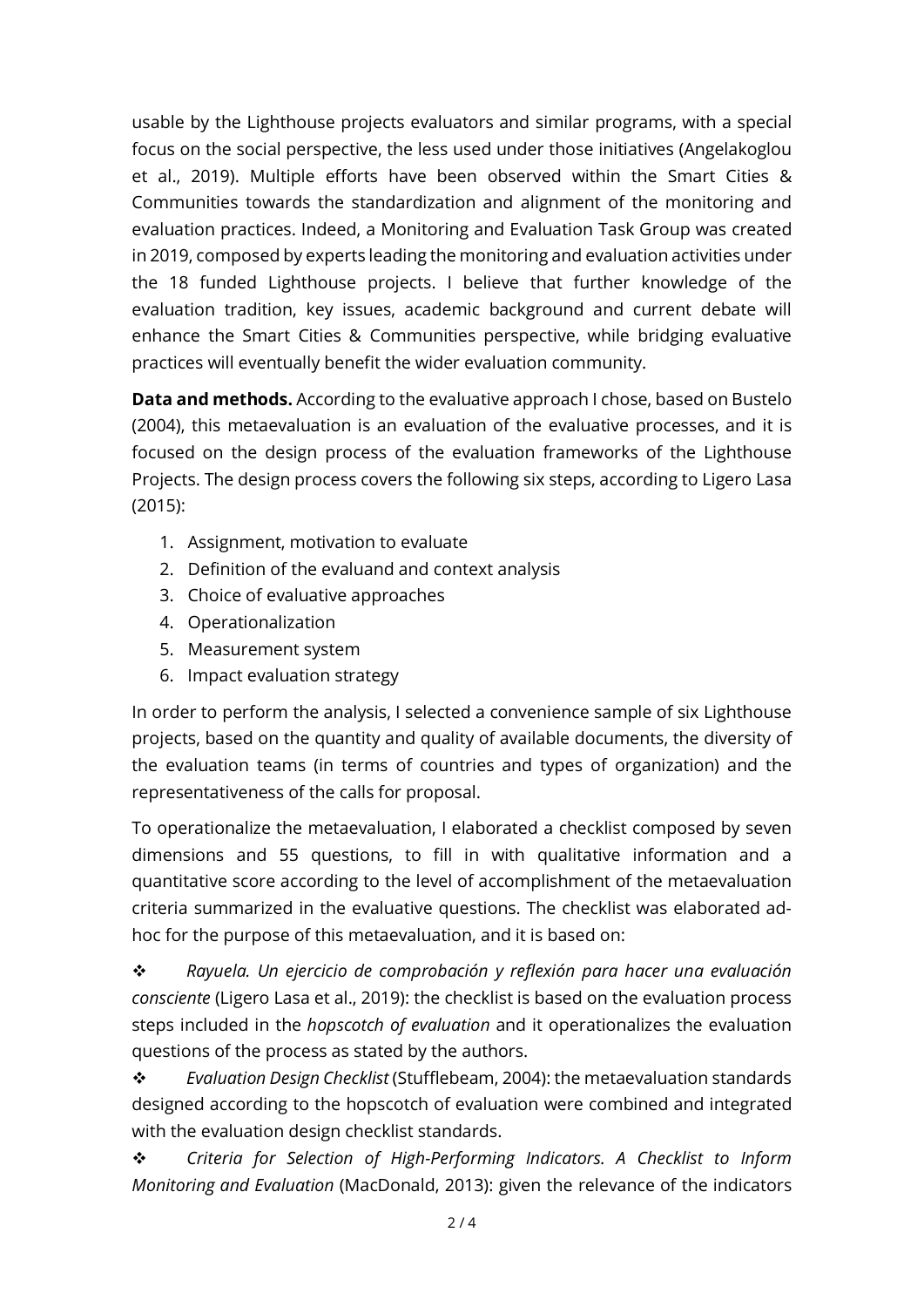under the Lighthouse projects monitoring programs, a subset of standards was designed based on the checklist of MacDonald (2013).

 *Metaevaluación de políticas públicas: una visión desde la ciencia política* (García Sánchez, 2009): given the collaborative feature of the Lighthouse projects monitoring programs, and their relevance for stakdeholders and citizens, specific standards addressing the relationships and the decision making of stakeholders were included, based on García Sánchez (2009).

Besides, I identified the data sources to fill the metaevaluation checklist through a scoping survey to the evaluators of the sample Projects.

The collected information was analysed through a mixed method, qualitative and quantitative. For the qualitative analysis of the evaluation frameworks documents, I used the MAXQDA software for qualitative data analysis, and coded the text following a deductive approach based on the metaevaluation questions. The text segments were labelled according to the metaevaluation checklist standards. Besides, I assigned a quantitative score from 0 to 2 to the checklist items, according to their accomplishment level: no / partially / yes.

**Results.** The main conclusions of the metaevaluation highlight the following.

- The operationalization of the social perspective is weak, while some of the used indicators are not valid, not consistent with the evaluation proposal and not aligned to the relevant social dimensions. In particular, the improvement of the quality of life of users is one of the main goals of the projects, but this relevant dimension for the social perspective is barely operationalized through valid indicators.
- The methodological framework is consistent with current and previous practices in the field, it is based on consolidated indicators, applicable in different settings and selected through a collaborative process (although with the notable absence of the end users of the interventions) according to the relevance and the availability of information, ensuring the data accessibility to a greater extent. However, the methodological approach seems weak, since it doesn't approach the interventions underlying theory of change and attribution, while it doesn't analyse the projects from a systemic perspective.

Moreover, the social evaluation frameworks present a mild-low level of accomplishment across the seven dimensions: the social perspective, the motivation and the stakeholders' participation are tackled to some extent, while few in the rest of dimensions, as shown in the following Figure.